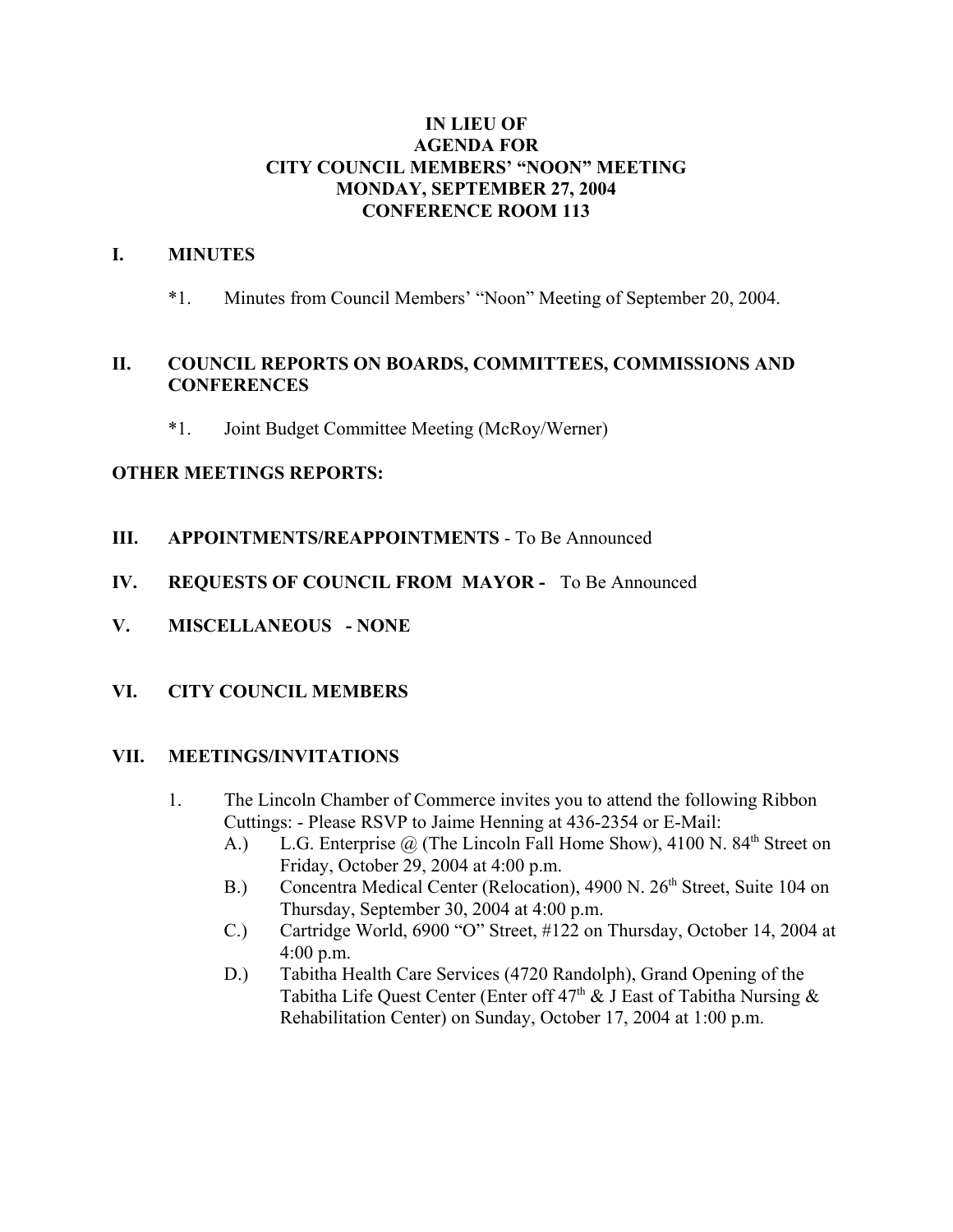- 2. Lincoln Arts Council Blast into the Arts, with the public launch of our new and improved website featuring the Arts Calendar on Friday, October 1, 2004 from 5:30 p.m. to 8:00 p.m. - Presentation at 7:00 p.m. - Old City Hall, 920 "O" Street - RSVP to 434-2787 or by E-Mail - (See Invitation)
- 3. You & a Guest are Invited to the HDR Nebraska vs. Baylor Pre-Game Hospitality Suite at Embassy Suites on Saturday, October 16, 2004 from 9:00 a.m. to 12:00 p.m. - RSVP to Gladys Doerr by Oct. 4<sup>th</sup> at 399-4909 or by E-Mail - (See Invitation)
- 4. Davis Design Annual Pre-Game Party on Saturday, October 16, 2004 Starting 3 Hours Before Kick-Off - at Davis Design, 211 N. 14<sup>th</sup> Street - RSVP by Oct. 12<sup>th</sup> to Marilyn at 476-9700 or by E-Mail - (See Invitation)
- 5. Join People's Health Center invites you for its one year birthday celebration on Thursday, September 30, 2004 from 4:00 p.m. to  $6:00$  p.m. - at 1021 N. 27<sup>th</sup> Street - RSVP to Lisa Olivares at  $476-1640$  by Sept.  $24<sup>th</sup>$  - (See Invitation)
- 6. Invited to a CARD Reception ... to join Citizens Against Racism and Discrimination (CARD) at a wine and cheese reception to celebrate the unveiling of "The Community Declaration Against Discrimination" on Thursday, October 7, 2004 from 7:00 p.m. to 8:30 p.m. at The YWCA Georgian Room, 1432 "N" Street - (See Invitation)
- 7. 2004 Nebraska Urban Community Improvement Program's Fall Recognition Conference on Saturday, October 23, 2004 from 8:30 a.m. to 1:30 p.m. at Mahoney State Park, Eugene Mahoney Lodge in Ashland, Nebraska - Cost \$15.00 per person -Please RSVP - (See Brochure)
- 8. 2004 Annual Retirees & Stewards Banquet on Saturday, October 30, 2004 at 1<sup>st</sup> Avenue Social Hall, 2310 North 1<sup>st</sup> Street - Cocktail hour at 5:30 p.m. - Dinner at 6:30 p.m. with speakers to follow - RSVP by Oct.  $18<sup>th</sup>$  to  $434-2970$  - (See Invitation)
- 9. Back on Track, A Community Solution for Drug and Alcohol Treatment It's Recovery Month- Join us on the North steps of the State Capitol on Sunday, September 26, 2004 at 7:00 p.m. for BACK ON TRACK's 2<sup>nd</sup> Moment of Serenity - (See Invitation)
- 10. Lincoln Poultry event on Wednesday, September 29, 2004 from 10:00 a.m. to 5:00 p.m. at the Lancaster Event Center, 4100 North 84<sup>th</sup> Street - RSVP by Sept.  $20<sup>th</sup>$  to Becky Lamb at 477-3757 - (See Invitation)